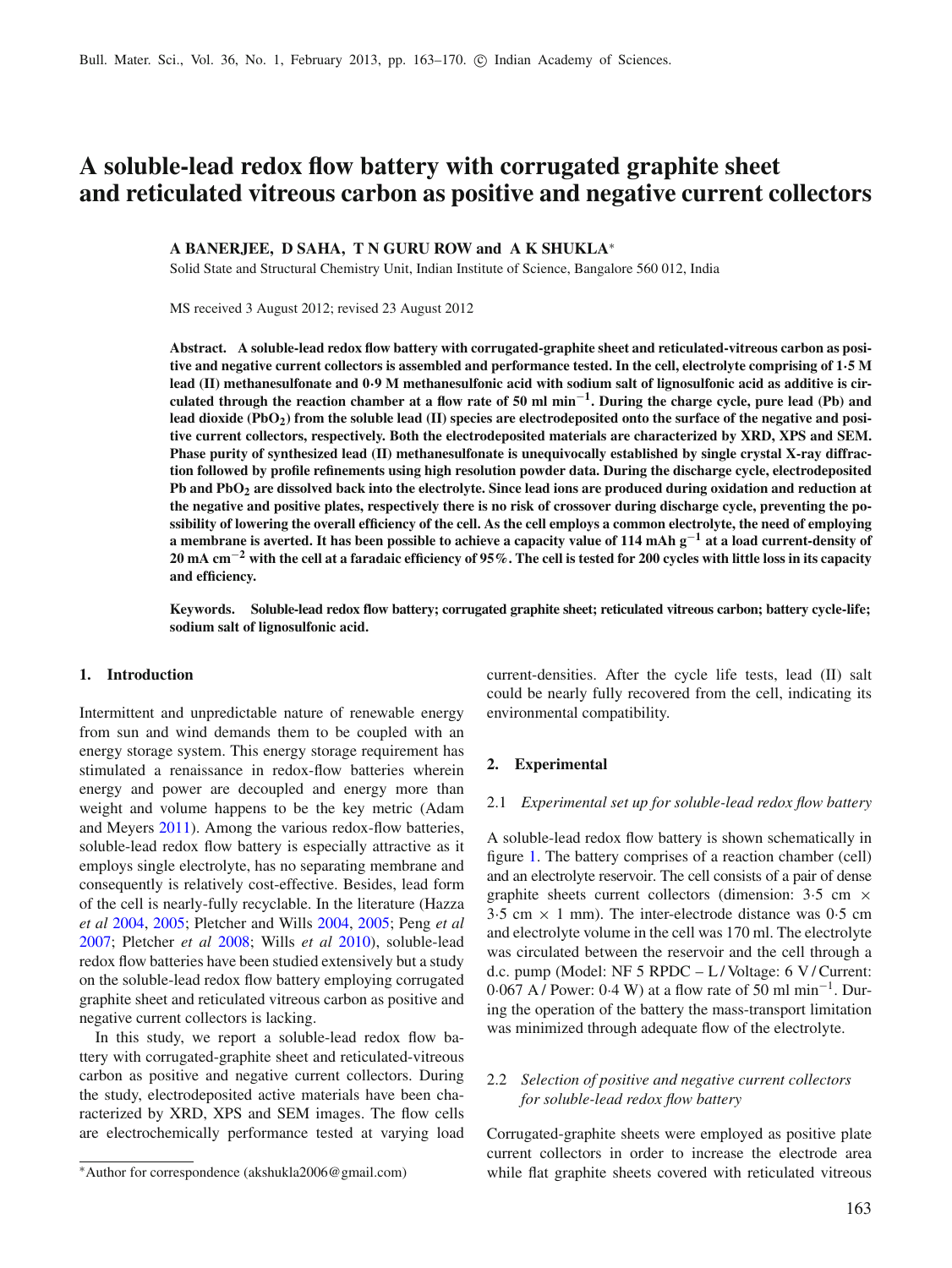carbon (RVC) were employed as negative plate current collectors. RVCs provide high surface area and good mechanical support to the active materials. We used three types of RVCs with varying porosities, viz. 20, 30, 45 ppi, for optimization. The surface morphology of bare graphite and RVCs are provided under supplementary information in figure S1. The sustainability of the active materials onto the surface of current collectors depends on the surface roughness and particle size of active materials. The optimization study has been conducted on corrugated graphite surface and different RVCs of 20, 30, 45 ppi to obtain the best combination of positive and negative current collectors. An appreciable amount of fine lead dioxide particles were deposited inside the pores of RVC. As a result that amount of active material was entrapped within the pores. Accordingly, the utilization of positive active material during discharge was reduced. By contrast, coarse lead particles were mainly deposited onto

<span id="page-1-0"></span>

<span id="page-1-1"></span>Figure 1. Schematic diagram for a soluble-lead redox flow battery.

the mouth of the pores of RVC and hence utilization was not a problem during the discharge at the negative plate. In the light of the foregoing, RVC is not suitable as current collector for positive plates. Instead, corrugated graphite sheets are found to be appropriate current collectors for positive plate. The performance data on different combinations are summarized in tables [1](#page-1-1) and [2.](#page-1-2) The cell discharge data for each combination are included under supplementary information in figures S2 and S3. The optimized configuration was found to be the corrugated graphite as positive plate and 30 ppi RVC as negative plate as shown in figure [2.](#page-2-0)

#### 2.3 *Preparation of electrolyte solution*

Aqueous solution of lead (II) methanesulfonate salt with methanesulfonic acid (1·5 M: 0·9 M, respectively) was used as electrolyte (Hazza *et a[l](#page-7-1)* [2004\)](#page-7-1). Lead (II) methanesulfonate salt was synthesized from litharge (PbO) and methanesulfonic acid in 1:2 molar ratios, respectively. Finely ground litharge powder was gradually added to the aqueous solution of methanesulfonic acid with vigorous stirring. The resulting solution was mechanically stirred for 2 h. Subsequently, excess water was evaporated by heating to obtain white crystalline salt. Lead (II) methanesulfonate salt can be recrystallized from already used electrolyte solution by evaporation of excess water. In this manner, disposal problem of lead containing solution could be averted.

# 2.4 *Crystal growth and X-ray diffraction analysis of lead (II) methanesulfonate salt*

The purity of lead (II) methanesulfonate was confirmed by powder X-ray diffraction analysis. Powder XRD data were collected using a Philips X-pert Pro diffractometer with Cu K $\alpha$  radiation over a 2 $\theta$  range of 5–50°, with a step width

**Table 1.** Optimization of corrugated graphite and 30 ppi RVC for positive and negative current collectors.

| Positive plate      | Negative plate      | Capacity(Ah $g^{-1}$ ) | Efficiency $(\% )$ |
|---------------------|---------------------|------------------------|--------------------|
| Corrugated graphite | Corrugated graphite | 0.075                  | 57                 |
| Corrugated graphite | RVC(30ppi)          | 0.114                  | 95                 |
| RVC (30ppi)         | RVC(30ppi)          | 0.094                  | 79                 |
| RVC (30ppi)         | Corrugated graphite | 0.085                  | 73                 |

Data at 20 mA cm−<sup>2</sup> discharge after 1 h charge at same current.

<span id="page-1-2"></span>**Table 2.** Optimization of RVCs for negative current collectors.

| Positive plate      | Negative plate | Capacity(Ah $g^{-1}$ ) | Efficiency $(\% )$ |
|---------------------|----------------|------------------------|--------------------|
| Corrugated graphite | RVC(20ppi)     | 0.107                  | 88                 |
| Corrugated graphite | RVC(30ppi)     | 0.114                  | 95                 |
| Corrugated graphite | RVC(45ppi)     | 0.108                  | 89                 |

Data at 20 mA cm−<sup>2</sup> discharge after 1 h charge at same current.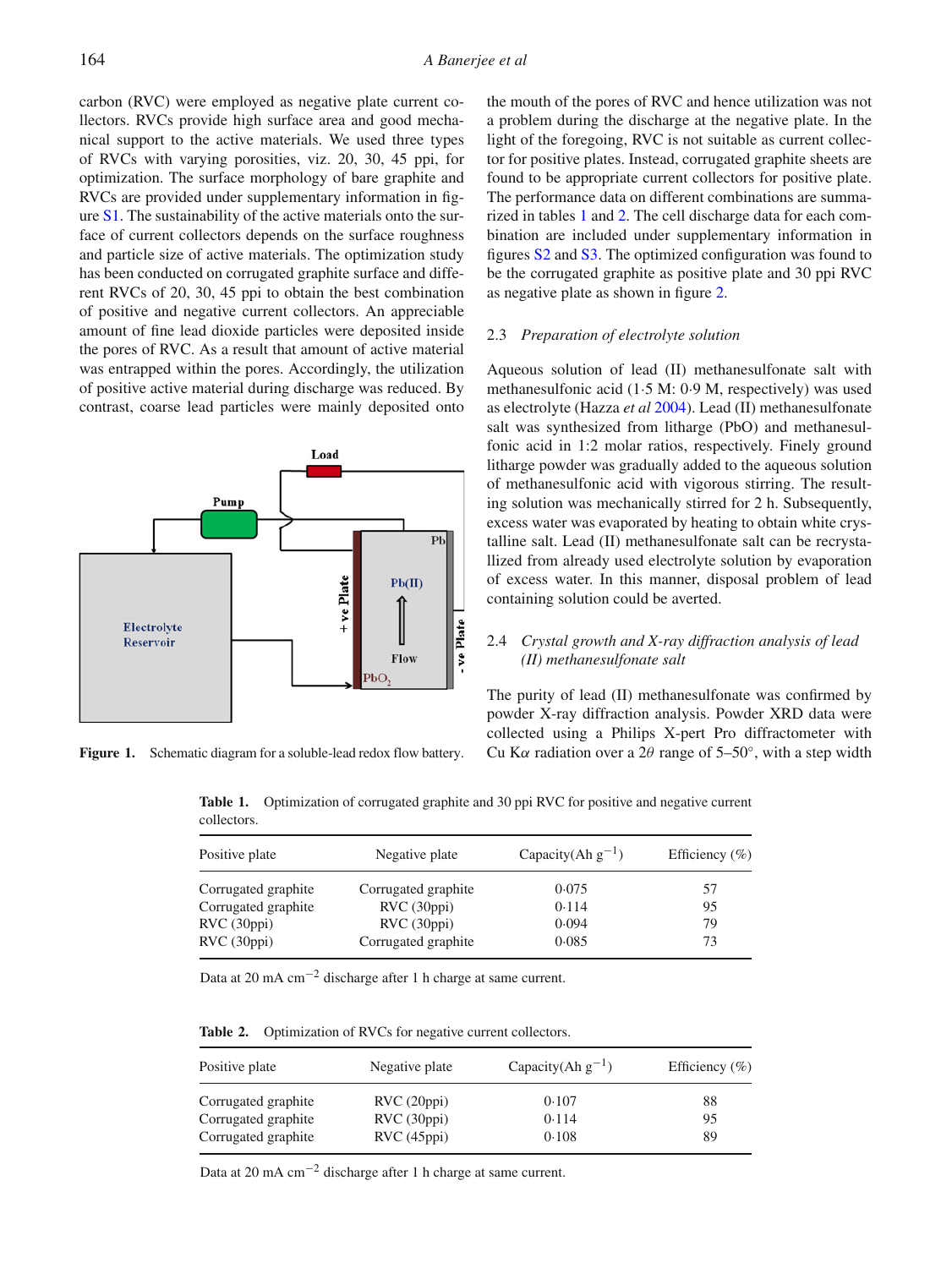<span id="page-2-0"></span>

Figure 2. Photographic images for positive and negative current collectors.

<span id="page-2-1"></span>

<span id="page-2-2"></span>**Figure 3.** Packing diagram of lead (II) methanesulfonate.

of 0·0167◦. Le Bail profile fitting was carried out using XRD data by the JANA2000 (Petricek *et a[l](#page-7-8)* [2007\)](#page-7-8) suite of programs. The background was estimated by a Legendre polynomial function consisting of 15 coefficients, and the peak shapes were described by a pseudo-Voigt function, varying five profile coefficients. A scale factor, a zero error factor, and a shape function were refined.

Single crystals of lead (II) methanesulfonate were grown by slow evaporation method from water solution. Good quality crystals were chosen under polarizing microscope for single crystal X-ray diffraction studies. Single crystal X-ray diffraction data were collected on Xcalibur<sup>TM</sup> Mova E diffractometer with four circle kappa goniometer and Eos CCD detector in *CrysAlis CCD*, Agilent technologies employing a graphite-monochromatized Mo K $\alpha$  ( $\lambda$  =  $0.7107$  Å) radiation at 298[\(2\)](#page-3-0) K with X-ray generator, 50 kV and 0·8 mA. The cell refinement and data reduction were accomplished using *CrysAlis RED* (Agilent technologies [2012\)](#page-7-9). The diffraction intensities were corrected for Lorentz and polarization effects. The data were reduced using *CrysAlis RED* (special programs available with the diffractometer), the shape was determined with a video microscope attached to the diffractometer, and an analytical absorption correction (after Clark and Reid) was applied. The structures were solved by direct method using SHELXL97 (Sheldric[k](#page-7-10) [2008\)](#page-7-10) using the program suite WINGX (version 1·70·01) (Farrugi[a](#page-7-11) [1999\)](#page-7-11). The packing diagrams were generated using package Diamond, Version 2·1c (Brandenbur[g](#page-7-12) [1999\)](#page-7-12).

All the electrochemical tests were conducted on an Autolab Potentiostat/Galvanostat-Model 30. Single electrode potentials were recorded during charge and discharge against MMS (0·665 V vs SHE) electrode using a Keithley 2100 DMM Digital Multimeter interfaced with a computer.



**Figure 4.** X-ray diffraction patterns for (**a**) negative active material (Pb) and (**b**) positive active material  $(PbO<sub>2</sub>)$ .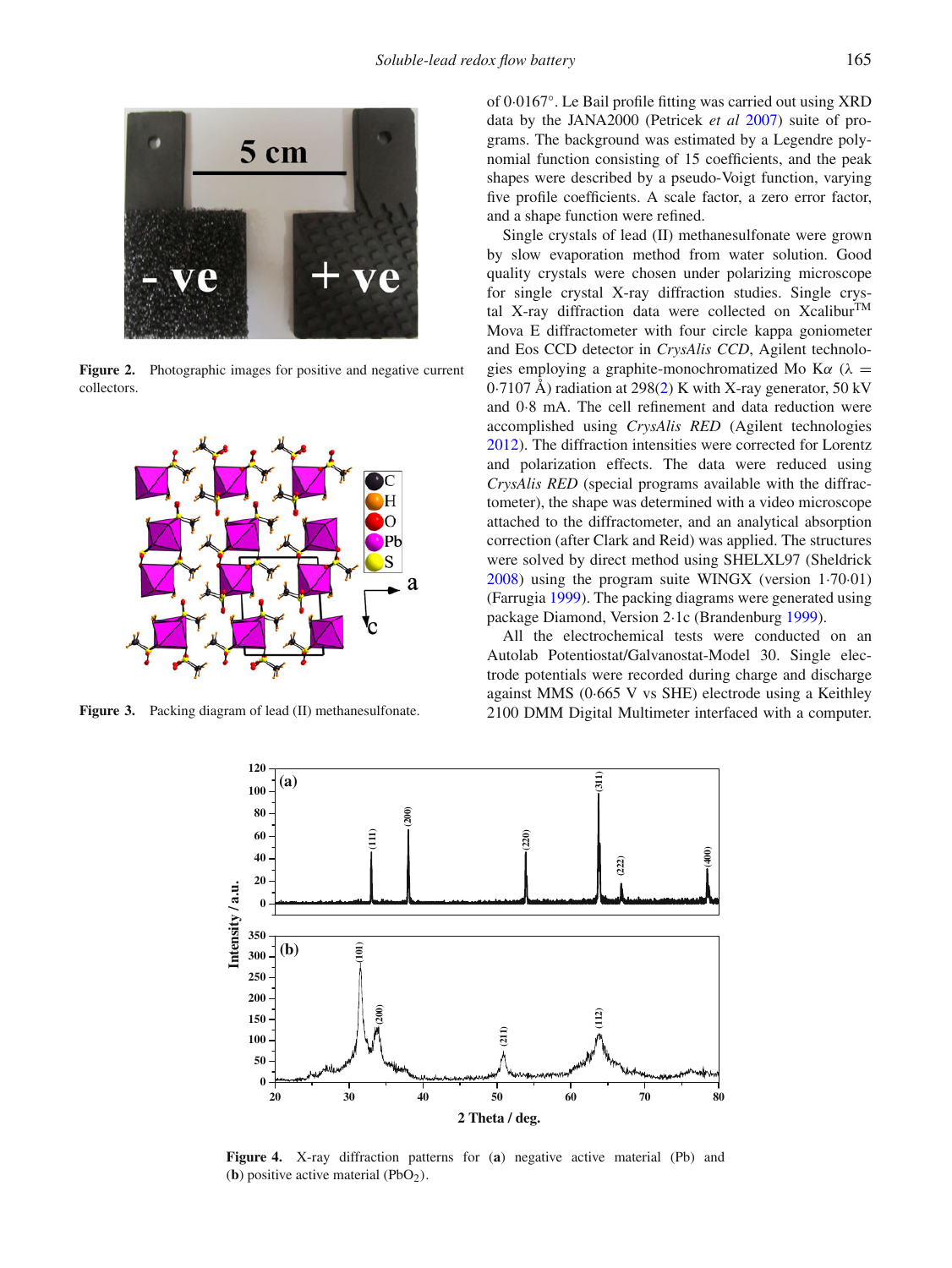X-ray diffraction patterns were recorded on a Philips X'pert-Pro X-ray Diffractometer equipped with X'cellerator detector at a scan speed  $(°/s)$ , step size  $(^{\circ})$  and time per step (s) values of 0·053, 0·0167 and 0·30, respectively. X-ray photoelectron spectra (XPS) for the formed electrodes were obtained on a MultiLab 2000 Photoelectron Spectrometer from Thermoscientific, UK. SEM images were obtained on JEOL JSM-5600LV Scanning Electron Microscope for the current collectors only and ESEM-Quanta instrument was used for obtaining the morphology of deposited active materials. Sirion-SEM instrument was used for obtaining high resolution image of electrodeposited lead dioxide.

All the experiments were performed at room temperature (∼28◦C). All the chemicals were purchased from Sigma-Aldrich chemicals and were used without any further purification.

#### **3. Results and discussion**

In a soluble-lead redox flow cell, the electrolyte containing lead (II) methanesulfonate salt flows between the electrodes with concomitant formation and deposition of lead (Pb) and lead dioxide (PbO2) onto the electrode surfaces from lead (II) species by reduction and oxidation during the charging process, respectively. On cell discharge, deposited lead and lead dioxide are dissolved as soluble lead (II) species in the electrolyte. The electrode reactions at the negative and positive plates during cell charge/discharge are depicted below.

At negative plate:

$$
Pb^{2+} + 2e^- \underset{\text{discharge}}{\rightleftharpoons} Pb
$$
  
\n
$$
E_{\text{negative plate}}^0 = -0.13 \text{ V vs SHE.}
$$
 (1)

At positive plate:

<span id="page-3-0"></span>
$$
Pb^{2+} + 2H_2O - 2e^- \rightleftharpoons PbO_2 + 4H^+
$$
  
\n
$$
E_{\text{positive plate}}^0 = 1.49 \text{ V vs SHE.}
$$
 (2)

The overall cell reaction is given as:

$$
2Pb^{2+} + 2H_2O \underset{\text{discharge}}{\rightleftharpoons} Pb + PbO_2 + 4H^+
$$
  
\n
$$
E_{\text{cell}}^0 = 1.62 \text{ V vs SHE.}
$$
 (3)

The operational details with relevant data are described in the following sub-sections.

## 3.1 *Single crystal structure and X-ray powder diffraction of lead (II) methanesulfonate salt*

Single crystal X-ray diffraction studies were carried out to unequivocally establish the structure of lead (II) methanesulfonate. It reveals that the compound crystallizes in a triclinic system with space group *P*-1 and cell parameters  $a = 8.8594(9)$  Å,  $b = 9.8298(11)$  Å,  $c = 10.6332(13)$  Å,  $\alpha =$ 88·001(9)°,  $\beta = 86.234(9)$ °,  $\gamma = 71.598(9)$ ° (see supplementary information table S1 for detailed parameter). There are two different kinds of Pb atom in the asymmetric unit. Each Pb atom forms a distorted octahedron with five oxygen atoms coordinating from five methyl sulphonate groups and the sixth being water oxygen. Methyl sulphonate group acts as

<span id="page-3-1"></span>

**Figure 5.** X-ray photoelectron spectra for (a)  $Pb(4f)$  level of electrodeposited lead,  $(b)$  Pb $(4f)$  level of electrodeposited lead dioxide and (**c**) oxygen (1*s*) level of lead dioxide.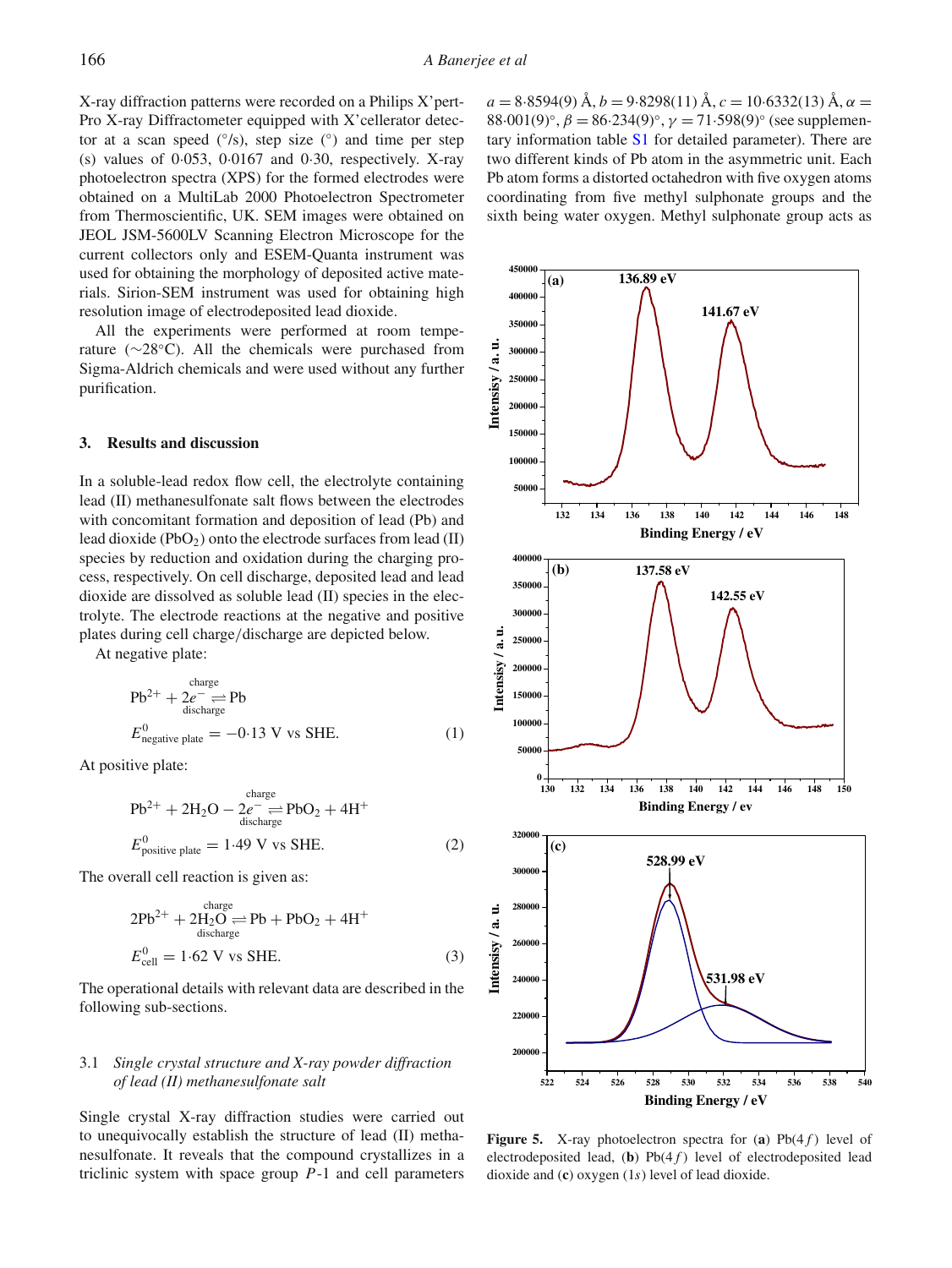<span id="page-4-0"></span>

**Figure 6.** SEM images for inhomogeneous deposition of lead at different parts of negative current collector (**a**–**e**) and layer of PbO<sub>2</sub> on positive current collector (**f**).

a bridging ligand through oxygen coordination between the Pb atom resulting in infinite chains along crystallographic *b* direction. Further these chains are inter connected via hydrogen bond along *c* direction. Figure [3](#page-2-1) represents packing diagram depicting the nature of coordination in each unit cell and the extended network as viewed down the *b*-axis.

To ensure phase purity of the synthesized compound, powder XRD pattern of lead (II) methanesulfonate was fitted using the above cell parameters (supplementary information, figure S4). The profile fitting ensures high purity of the compound. It is noteworthy that even after establishing structure of the material using single crystal diffraction technique, it is required that the phase purity is established based on powder diffraction particularly in case of materials for energy storage.

### 3.2 *Characterization of negative active material*

The electrodeposited negative active material was characterized by X-ray diffraction analysis, XPS study and SEM images. X-ray diffraction pattern for electrodeposited negative active material is shown in figure  $4(a)$  $4(a)$ . The diffraction pattern is devoid of any peaks due to graphite substrate and it is clear that the pattern is for the deposited pure lead (Pb) in cubic phase. XRD pattern for pristine graphite substrate is provided under supplementary information in figure S5. Pb (4*f*) XPS spectrum for electrodeposited lead is shown in figure [5\(](#page-3-1)a). The binding energy values of  $4f_{7/2}$  and  $4f_{5/2}$ are reflected at 136·89 eV and 141·67 eV, respectively. SEM

<span id="page-4-1"></span>

Figure 7. Current density vs cell voltage characteristic of solublelead redox flow battery.

images for electrodeposited Pb are shown in figures  $6(a)$  $6(a)$ – (e). Electrodeposition of Pb is uneven and different parts of the electrode contain Pb particles with varying morphologies, *viz.* as porous agglomerate, fibre, petal, pyramidal, etc. There is substantial amount of dendritic Pb seen onto the current collector.

#### 3.3 *Characterization of positive active material*

The electrodeposited positive active material was characterized by X-ray diffraction analysis, XPS study and SEM images in a similar fashion. The X-ray diffraction pattern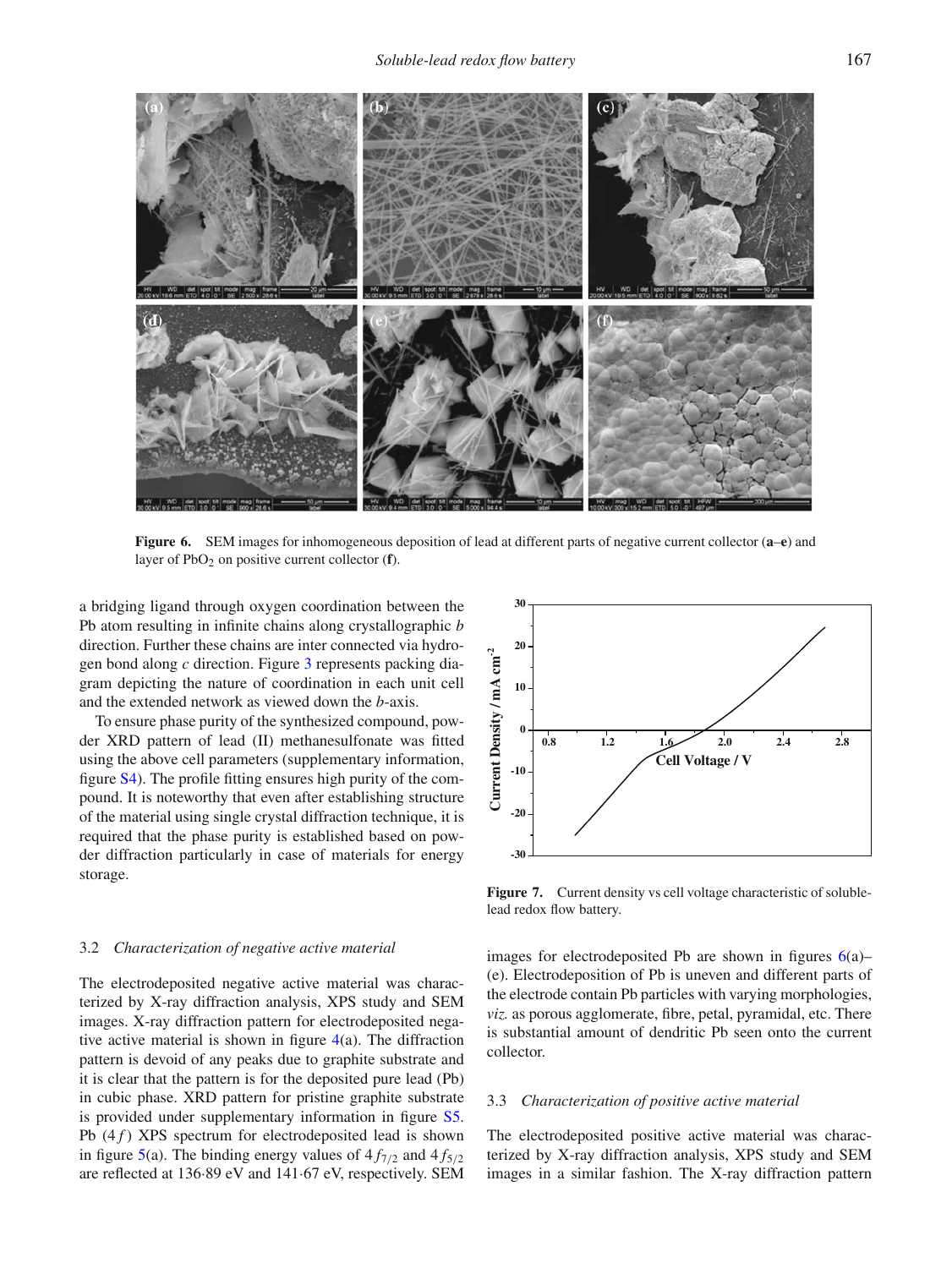for electrodeposited positive active material is shown in figure [4\(](#page-2-2)b), which also is devoid of graphite substrate peaks. XRD pattern comprises of a few broad peaks due to  $\beta$ -PbO2 phase (tetragonal). In this pattern, few peaks are suppressed probably due to preferred orientation of the crystallographic planes. Broadening of XRD peaks is responsible due to the particle size in nano scale. The β-phase of lead dioxide is electrochemically active for the operation of leadacid battery (Monahov *et a[l](#page-7-13)* [2003;](#page-7-13) Pavlov *et a[l](#page-7-14)* [2004\)](#page-7-14). An XPS spectrum of Pb (4 *f* ) level for electrodeposited lead dioxide is shown in figure  $5(b)$  $5(b)$ . In the spectrum, the binding energy values of  $4f_{7/2}$  and  $4f_{5/2}$  are reflected at 137.58 eV and 142·55 eV, respectively; these values are slightly higher than lead metal. Figure [5\(](#page-3-1)c) shows spectrum of oxygen (1*s*) level in lead dioxide with its characteristic doublets due to the double valence fluctuation of oxygen between  $O^{2-}$  and  $O_2^{2-}$ species (Ganguly and Hegd[e](#page-7-15) [1988\)](#page-7-15). The corresponding peaks are seen at 528·99 eV and 531·98 eV with relative intensities of about 2:1, respectively.

A SEM image of the electrodeposited  $PbO<sub>2</sub>$  layer is shown in figure  $6(f)$  $6(f)$ . The deposition is smooth like sand dunes onto the surface of graphite current collector. Particle size of  $PbO<sub>2</sub>$ is nearly 10–15 nm as obtained from the high resolution SEM images (see supplementary information in figure S6).

# 3.4 *Cell characterization by current density–cell voltage relationship*

Figure [7](#page-4-1) shows typical current density–cell voltage relationship for the lead-acid flow battery. The characteristic data were recorded after 1 h of charging at 20 mA cm<sup>−</sup><sup>2</sup> current density. The current density vs cell voltage data are recorded from 25 mA cm<sup>-2</sup> to  $-25$  mA cm<sup>-2</sup> current at a scan rate of 0.5 mA cm<sup>-2</sup> s<sup>-1</sup>. In the charging region, the cell voltage slowly increases with current density indicating the nucleation process of Pb and  $PbO<sub>2</sub>$  onto the current collector. In this region, significant amount of overpotential is observed. The open circuit voltage of the cell is 1·86 V at zero current density. It is noteworthy that this value is slightly higher than the theoretical value because the experimental conditions differ in concentration and temperature. During discharge, the cell voltage suddenly decreases at about 1·46 V and thereafter, declines slowly with increase in current density (Pletcher and Will[s](#page-7-3) [2004](#page-7-3)). The current density vs cell voltage data reflect on the kinetics of the electrode reactions and mass-transport limitation brought about by  $Pb^{2+}$  ions; the latter being responsible for the over-potential during cell charging.

# 3.5 *Constant current charge–discharge characteristics of soluble-lead redox flow battery*

Constant current (20 mA cm<sup>−</sup>2) charge–discharge characteristic data were recorded and voltage variations for positive and negative plate were recorded concomitantly against MMS reference electrode (0·665 V vs SHE) as shown in figure [8.](#page-5-0) In this plot, for the sake of convenience, individual plate potentials are reported with respect to SHE. The charge and discharge voltages for the cell are found to be ∼2·27 V and ∼1·36 V, respectively. The cell capacity and faradaic efficiency obtained from the charging current (20 mA cm<sup>−</sup><sup>2</sup>) and charging time (1 h) are 114 mAh  $g^{-1}$ of total active materials (both positive and negative) and 95%, respectively. The charging voltages for positive and negative plates are found to be  $\sim$ 2·00 V and  $\sim$  −0·25 V vs SHE, respectively. Similarly, discharge voltage for the plates are ∼1·33 V and ∼−0·06 V vs SHE, respectively. We had observed little graphitic corrosion on the positive plate during cell charging.

<span id="page-5-0"></span>

**Figure 8.** Constant-current charge–discharge characteristics for soluble-lead redox flow battery.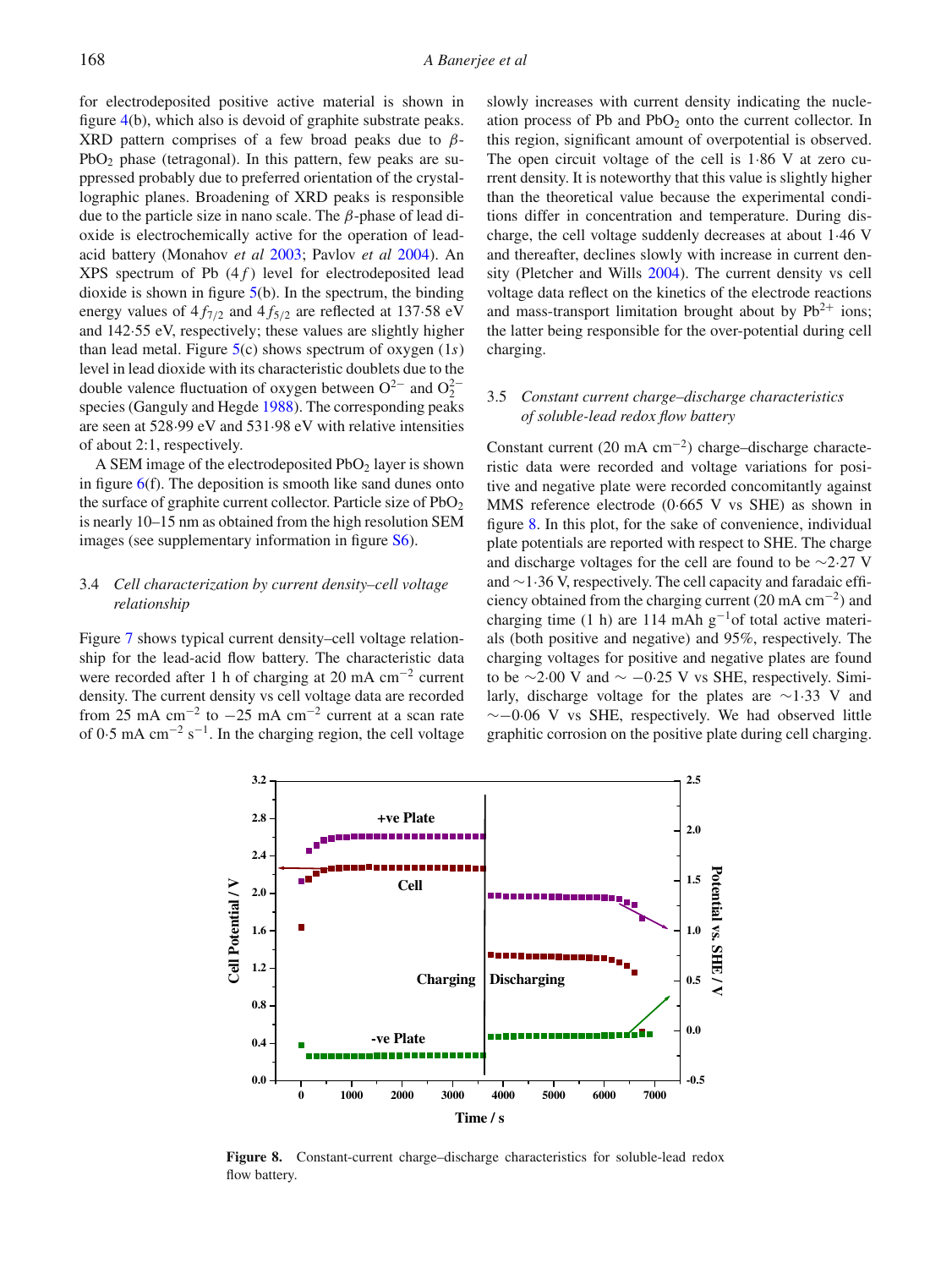<span id="page-6-0"></span>

<span id="page-6-1"></span>**Figure 9.** (a) Cell voltage vs discharge time plots at varying discharge current densities. Inset shows faradaic efficiency at different current densities. (**b**) Relationship between discharge current density and cell voltage.

# 3.6 *Influence of discharge current density on discharge voltage*

The flow cell was charged at 20 mA cm<sup>-2</sup> for 1 h in each case and then discharged at different current densities up to 0 V; the discharge profiles are shown in figure  $9(a)$  $9(a)$ . It is well known that with increasing current density, the discharge voltage decreases due to higher ohmic-drop. The current density vs discharge voltage plot is shown in figure [9\(](#page-6-0)b). Not only the discharge voltage but also the cell efficiency decreases with increasing current density. This is due to the less utilization of active materials at higher current density.

#### 3.7 *Cycle-life test for soluble-lead redox flow battery*

Cycle-life test is a crucial part for the performance of any energy storage device. In the study, the cell was charged at 20 mA cm<sup>-2</sup> current density for 10 min and discharged at the same current density up to 1·2 V. In between its charge and discharge, the cell was kept under open circuit for 1 min. The cycle-life data are shown in figures  $10(a)$  $10(a)$ –(b). The charge– discharge profiles during cycling are given under supplementary information in figure S7. After 50 cycles, the capacity degrades, as shown in figure  $10(a)$  $10(a)$ , due to the depletion of active materials, viz. Pb, from the surface of current collectors. Owing to the irregular deposition and dendritic growth, Pb particles are not properly sustained onto the current collector during cycling. To circumvent this problem, 1 g litre<sup>−</sup><sup>1</sup> of lignosulfonic acid sodium salt was added to electrolyte solution as an additive (Hazza *et a[l](#page-7-2)* [2005\)](#page-7-2). The fine additive particles act as a seed during the nucleation process of Pb particles. Due to this, Pb deposition becomes homogeneous and smoother and aforesaid problem



**Figure 10.** Cycle-life data (capacity and efficiency of cell vs cycle number) for soluble-lead redox flow battery: (**a**) without additive and (**b**) with additive.